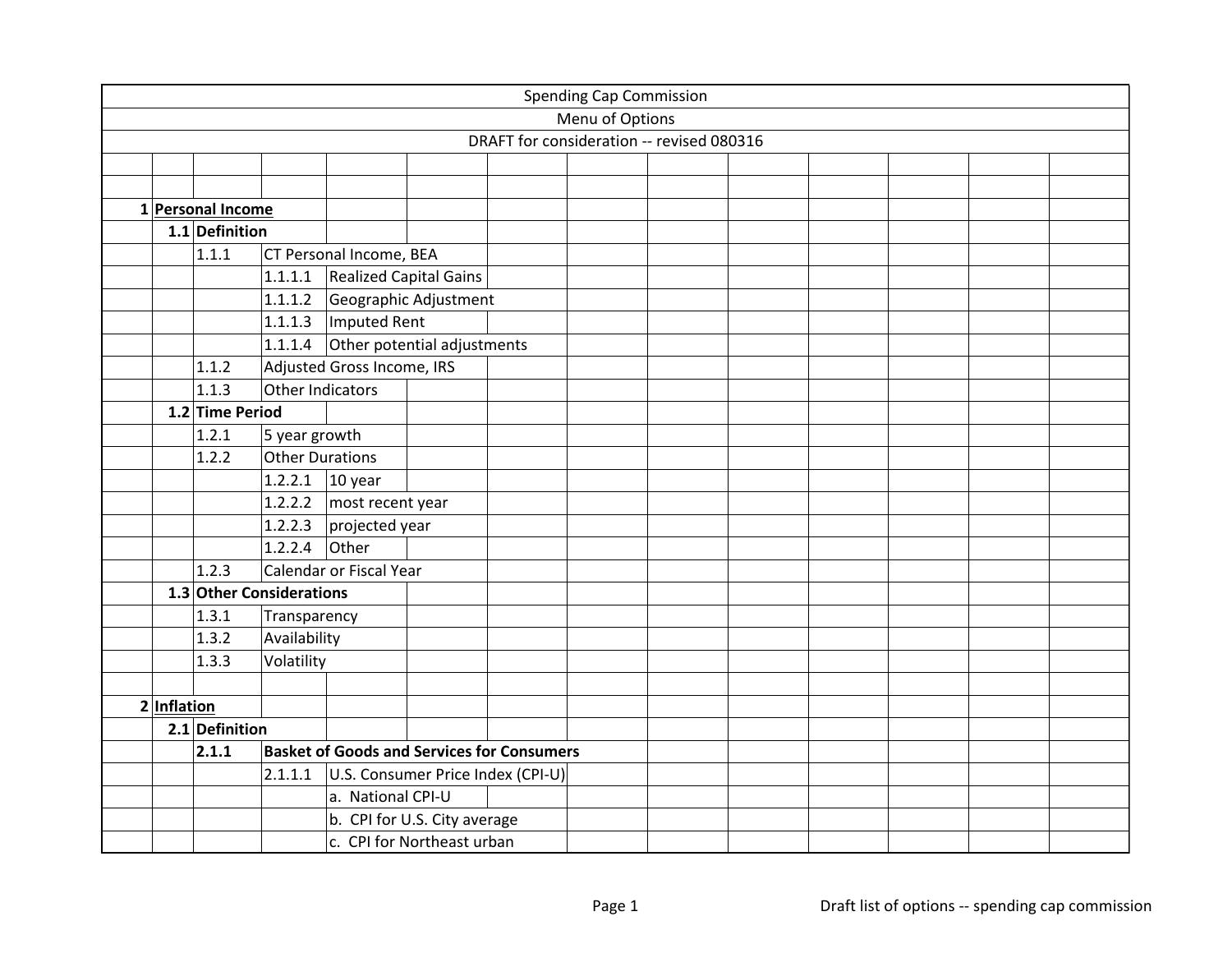|                               |                        | d. CPI for NY-NJ-CT      |                                                              |                                                                                       |  |  |                                                                                                                                                                                                                                                                                                                                                                                                                                                                                                                                                                                                                                                    |  |  |  |  |
|-------------------------------|------------------------|--------------------------|--------------------------------------------------------------|---------------------------------------------------------------------------------------|--|--|----------------------------------------------------------------------------------------------------------------------------------------------------------------------------------------------------------------------------------------------------------------------------------------------------------------------------------------------------------------------------------------------------------------------------------------------------------------------------------------------------------------------------------------------------------------------------------------------------------------------------------------------------|--|--|--|--|
|                               |                        | e. CPI for MA-NH-CT      |                                                              |                                                                                       |  |  |                                                                                                                                                                                                                                                                                                                                                                                                                                                                                                                                                                                                                                                    |  |  |  |  |
|                               |                        |                          |                                                              |                                                                                       |  |  |                                                                                                                                                                                                                                                                                                                                                                                                                                                                                                                                                                                                                                                    |  |  |  |  |
|                               | 2.1.1.2                |                          | PCE (Personal Consumption Expenditures)                      |                                                                                       |  |  |                                                                                                                                                                                                                                                                                                                                                                                                                                                                                                                                                                                                                                                    |  |  |  |  |
|                               | 2.1.1.3                |                          | "Core" vs. "Non-Core"                                        |                                                                                       |  |  |                                                                                                                                                                                                                                                                                                                                                                                                                                                                                                                                                                                                                                                    |  |  |  |  |
|                               | 2.1.1.4                |                          | Adjusted for population growth                               |                                                                                       |  |  |                                                                                                                                                                                                                                                                                                                                                                                                                                                                                                                                                                                                                                                    |  |  |  |  |
| 2.1.2                         |                        |                          | <b>Basket of Goods and Services for Government Purchases</b> |                                                                                       |  |  |                                                                                                                                                                                                                                                                                                                                                                                                                                                                                                                                                                                                                                                    |  |  |  |  |
|                               | 2.1.2.1                |                          |                                                              |                                                                                       |  |  |                                                                                                                                                                                                                                                                                                                                                                                                                                                                                                                                                                                                                                                    |  |  |  |  |
|                               |                        | 2.1.2.1.1                |                                                              |                                                                                       |  |  |                                                                                                                                                                                                                                                                                                                                                                                                                                                                                                                                                                                                                                                    |  |  |  |  |
|                               |                        | 2.1.2.1.2                |                                                              |                                                                                       |  |  |                                                                                                                                                                                                                                                                                                                                                                                                                                                                                                                                                                                                                                                    |  |  |  |  |
|                               | 2.1.2.2                |                          |                                                              |                                                                                       |  |  |                                                                                                                                                                                                                                                                                                                                                                                                                                                                                                                                                                                                                                                    |  |  |  |  |
|                               | 2.1.2.3                |                          | Adjusted for population growth                               |                                                                                       |  |  |                                                                                                                                                                                                                                                                                                                                                                                                                                                                                                                                                                                                                                                    |  |  |  |  |
|                               | 2.1.2.4                |                          | Impact of the "cost disease of personal services"            |                                                                                       |  |  |                                                                                                                                                                                                                                                                                                                                                                                                                                                                                                                                                                                                                                                    |  |  |  |  |
| 2.1.3                         | Other                  |                          |                                                              |                                                                                       |  |  |                                                                                                                                                                                                                                                                                                                                                                                                                                                                                                                                                                                                                                                    |  |  |  |  |
| 2.2 Time Period               |                        |                          |                                                              |                                                                                       |  |  |                                                                                                                                                                                                                                                                                                                                                                                                                                                                                                                                                                                                                                                    |  |  |  |  |
| 2.2.1                         |                        | Preceding 12 months      |                                                              |                                                                                       |  |  |                                                                                                                                                                                                                                                                                                                                                                                                                                                                                                                                                                                                                                                    |  |  |  |  |
| 2.2.2                         | <b>Other Durations</b> |                          |                                                              |                                                                                       |  |  |                                                                                                                                                                                                                                                                                                                                                                                                                                                                                                                                                                                                                                                    |  |  |  |  |
|                               | $2.2.2.1$ 5 year       |                          |                                                              |                                                                                       |  |  |                                                                                                                                                                                                                                                                                                                                                                                                                                                                                                                                                                                                                                                    |  |  |  |  |
|                               |                        | 2.2.2.2 $projected year$ |                                                              |                                                                                       |  |  |                                                                                                                                                                                                                                                                                                                                                                                                                                                                                                                                                                                                                                                    |  |  |  |  |
| 2.2.3                         | Start/End Period       |                          |                                                              |                                                                                       |  |  |                                                                                                                                                                                                                                                                                                                                                                                                                                                                                                                                                                                                                                                    |  |  |  |  |
| 2.3 Other Considerations      |                        |                          |                                                              |                                                                                       |  |  |                                                                                                                                                                                                                                                                                                                                                                                                                                                                                                                                                                                                                                                    |  |  |  |  |
| 2.3.1                         | Transparency           |                          |                                                              |                                                                                       |  |  |                                                                                                                                                                                                                                                                                                                                                                                                                                                                                                                                                                                                                                                    |  |  |  |  |
| 2.3.2                         | Availability           |                          |                                                              |                                                                                       |  |  |                                                                                                                                                                                                                                                                                                                                                                                                                                                                                                                                                                                                                                                    |  |  |  |  |
| 2.3.3                         | Volatility             |                          |                                                              |                                                                                       |  |  |                                                                                                                                                                                                                                                                                                                                                                                                                                                                                                                                                                                                                                                    |  |  |  |  |
|                               |                        |                          |                                                              |                                                                                       |  |  |                                                                                                                                                                                                                                                                                                                                                                                                                                                                                                                                                                                                                                                    |  |  |  |  |
| 3 General Budget Expenditures |                        |                          |                                                              |                                                                                       |  |  |                                                                                                                                                                                                                                                                                                                                                                                                                                                                                                                                                                                                                                                    |  |  |  |  |
|                               |                        |                          | 3.1 Definition of General Budget Expenditures Under the Cap  |                                                                                       |  |  |                                                                                                                                                                                                                                                                                                                                                                                                                                                                                                                                                                                                                                                    |  |  |  |  |
| 3.1.1                         |                        |                          |                                                              |                                                                                       |  |  |                                                                                                                                                                                                                                                                                                                                                                                                                                                                                                                                                                                                                                                    |  |  |  |  |
|                               | 3.1.1.1                |                          | Only expenditures for usual and ordinary expenditures        |                                                                                       |  |  |                                                                                                                                                                                                                                                                                                                                                                                                                                                                                                                                                                                                                                                    |  |  |  |  |
|                               | 3.1.1.2                |                          |                                                              |                                                                                       |  |  |                                                                                                                                                                                                                                                                                                                                                                                                                                                                                                                                                                                                                                                    |  |  |  |  |
|                               |                        |                          |                                                              |                                                                                       |  |  |                                                                                                                                                                                                                                                                                                                                                                                                                                                                                                                                                                                                                                                    |  |  |  |  |
|                               | 3.1.1.3                |                          |                                                              | State-funded expenditures required by a federal funding program, after the first year |  |  |                                                                                                                                                                                                                                                                                                                                                                                                                                                                                                                                                                                                                                                    |  |  |  |  |
|                               | 3.1.1.4                |                          | <b>Grants to Non-distressed Municipalities</b>               |                                                                                       |  |  | Query: which option was used when inflation was used as the metric in a recent year?<br>Implicit Price Deflator for State and Local Government Consumption Expenditures<br>Is this the same as the "State and Local Government Price Index"?<br>What expenditures are included? (e.g., Medicaid?)<br>If Medicaid costs are not included in the above deflator, should they be added (per CCEA 2005 paper)?<br>Appropriated Funds authorized by public or special act of the General Assembly, including<br>Normal Cost of pensions (SERS and TRS) -- including cost factors in the Normal Cost<br>associated with changes in actuarial assumptions |  |  |  |  |
|                               | 3.1.1.5                | Other                    |                                                              |                                                                                       |  |  |                                                                                                                                                                                                                                                                                                                                                                                                                                                                                                                                                                                                                                                    |  |  |  |  |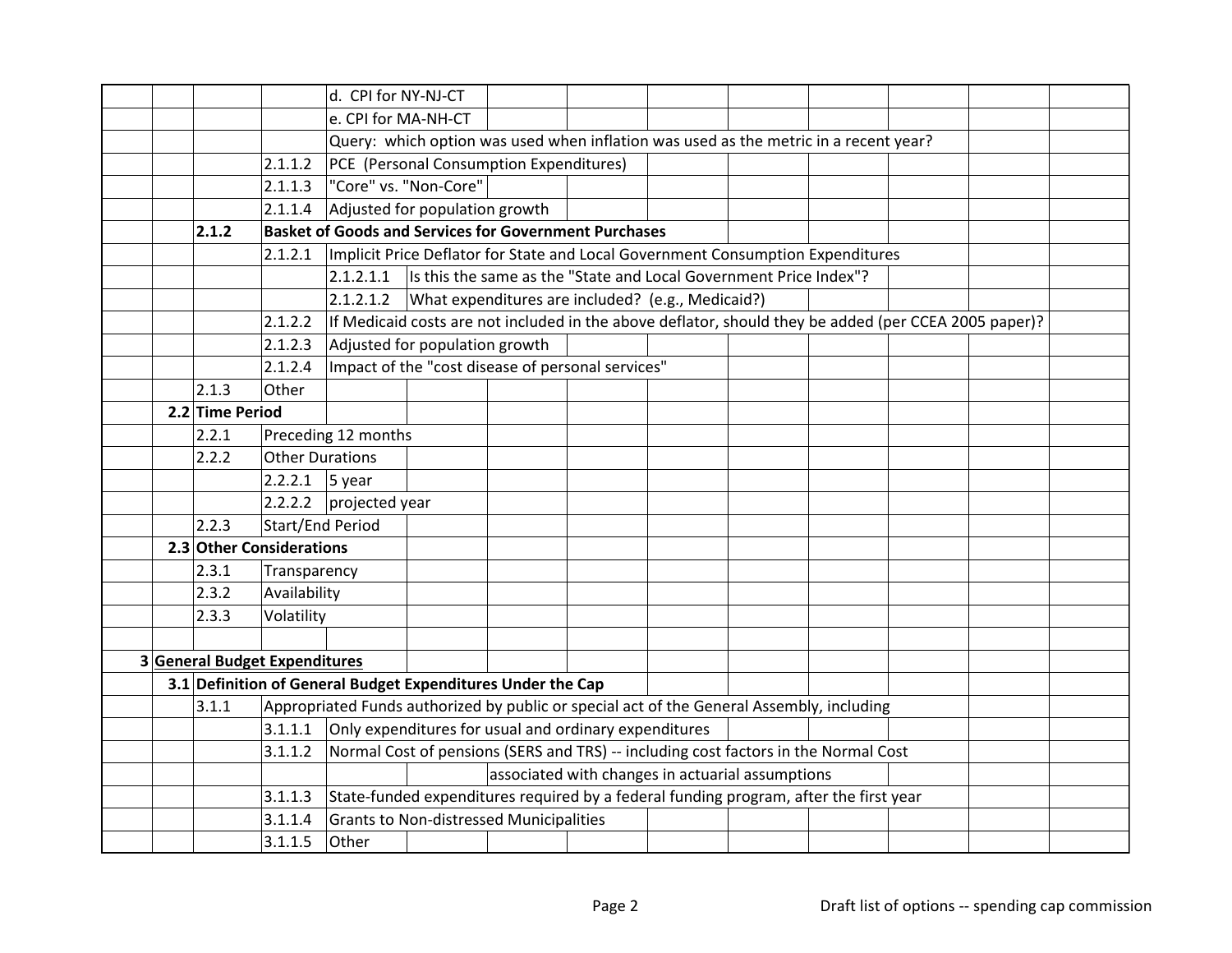|  |       |         |                        | 3.2 Definition of General Budget Expenditures Not under the cap                                |  |                                          |                                                                                     |  |  |  |                                                                              |  |
|--|-------|---------|------------------------|------------------------------------------------------------------------------------------------|--|------------------------------------------|-------------------------------------------------------------------------------------|--|--|--|------------------------------------------------------------------------------|--|
|  | 3.2.1 |         |                        | Exclusions from Appropriated Funds authorized by public or special act of the General Assembly |  |                                          |                                                                                     |  |  |  |                                                                              |  |
|  |       | 3.2.1.1 |                        | Expenditures for the payment of bonds, notes or other evidences of indebtedness                |  |                                          |                                                                                     |  |  |  |                                                                              |  |
|  |       |         | 3.2.1.1.1              | Bond premiums                                                                                  |  |                                          |                                                                                     |  |  |  |                                                                              |  |
|  |       |         | 3.2.1.1.2              |                                                                                                |  |                                          | the portion of the annual required contribution representing the unfunded liability |  |  |  |                                                                              |  |
|  |       |         |                        |                                                                                                |  |                                          | for SERS and TRS -- including cost factors in the unfunded liability                |  |  |  |                                                                              |  |
|  |       |         |                        |                                                                                                |  |                                          | associated with changes in actuarial assumptions                                    |  |  |  |                                                                              |  |
|  |       | 3.2.1.2 |                        | State-funded expenditures required by a federal funding program, in the first year             |  |                                          |                                                                                     |  |  |  |                                                                              |  |
|  |       | 3.2.1.3 |                        | Increased state-funded expenditures required by decreasing federal grants                      |  |                                          |                                                                                     |  |  |  |                                                                              |  |
|  |       | 3.2.1.4 |                        | Expenditures pursuant to court orders                                                          |  |                                          |                                                                                     |  |  |  |                                                                              |  |
|  |       |         | 3.2.1.4.1              | First year                                                                                     |  |                                          |                                                                                     |  |  |  |                                                                              |  |
|  |       |         | 3.2.1.4.2              | All years                                                                                      |  |                                          |                                                                                     |  |  |  |                                                                              |  |
|  |       | 3.2.1.5 |                        | Grants to Distressed Municipalities                                                            |  |                                          |                                                                                     |  |  |  |                                                                              |  |
|  |       |         | 3.2.1.5.1              | Definition of "Distressed Municipalities"                                                      |  |                                          |                                                                                     |  |  |  |                                                                              |  |
|  |       |         | 3.2.1.5.2              | Not required that grant in effect prior to 1991                                                |  |                                          |                                                                                     |  |  |  |                                                                              |  |
|  |       | 3.2.1.6 |                        | Investment in infrastructure required for economic growth                                      |  |                                          |                                                                                     |  |  |  |                                                                              |  |
|  |       |         | 3.2.1.6.1              | Education                                                                                      |  |                                          |                                                                                     |  |  |  |                                                                              |  |
|  |       |         | 3.2.1.6.2              | Physical infrastructure                                                                        |  |                                          |                                                                                     |  |  |  |                                                                              |  |
|  |       |         | 3.2.1.6.3              | Other                                                                                          |  |                                          |                                                                                     |  |  |  |                                                                              |  |
|  | 3.2.2 |         | Non-appropriated funds |                                                                                                |  |                                          |                                                                                     |  |  |  |                                                                              |  |
|  |       | 3.2.2.1 |                        | Federal funds granted to the state or its agencies (including the federal share of a federal   |  |                                          |                                                                                     |  |  |  |                                                                              |  |
|  |       |         |                        |                                                                                                |  |                                          | program with state funded component)                                                |  |  |  |                                                                              |  |
|  |       |         | e.g.                   | Medicaid federal share                                                                         |  |                                          |                                                                                     |  |  |  |                                                                              |  |
|  |       |         |                        | Pell grants                                                                                    |  |                                          |                                                                                     |  |  |  |                                                                              |  |
|  |       |         |                        | Research grants                                                                                |  |                                          |                                                                                     |  |  |  |                                                                              |  |
|  |       |         |                        | Dept. of Labor funding                                                                         |  |                                          |                                                                                     |  |  |  |                                                                              |  |
|  |       |         |                        | <b>Transportation grants</b>                                                                   |  |                                          |                                                                                     |  |  |  |                                                                              |  |
|  |       |         |                        | Housing grants                                                                                 |  |                                          |                                                                                     |  |  |  |                                                                              |  |
|  |       |         |                        |                                                                                                |  | Education grants (early childhood, K-12) |                                                                                     |  |  |  |                                                                              |  |
|  |       |         |                        | "Pass Through" grants, generally                                                               |  |                                          |                                                                                     |  |  |  |                                                                              |  |
|  |       | 3.2.2.2 | <b>Revolving Funds</b> |                                                                                                |  |                                          |                                                                                     |  |  |  |                                                                              |  |
|  |       | 3.2.2.3 |                        | Programs supported with revenue dedicated to that program (e.g. proposed Transportation        |  |                                          |                                                                                     |  |  |  |                                                                              |  |
|  |       |         |                        |                                                                                                |  |                                          |                                                                                     |  |  |  | Lockbox, proposed State Parks Fund, Bradley Field, Community Investment Act) |  |
|  |       | 3.2.2.4 | Other Intercepts       |                                                                                                |  |                                          |                                                                                     |  |  |  |                                                                              |  |